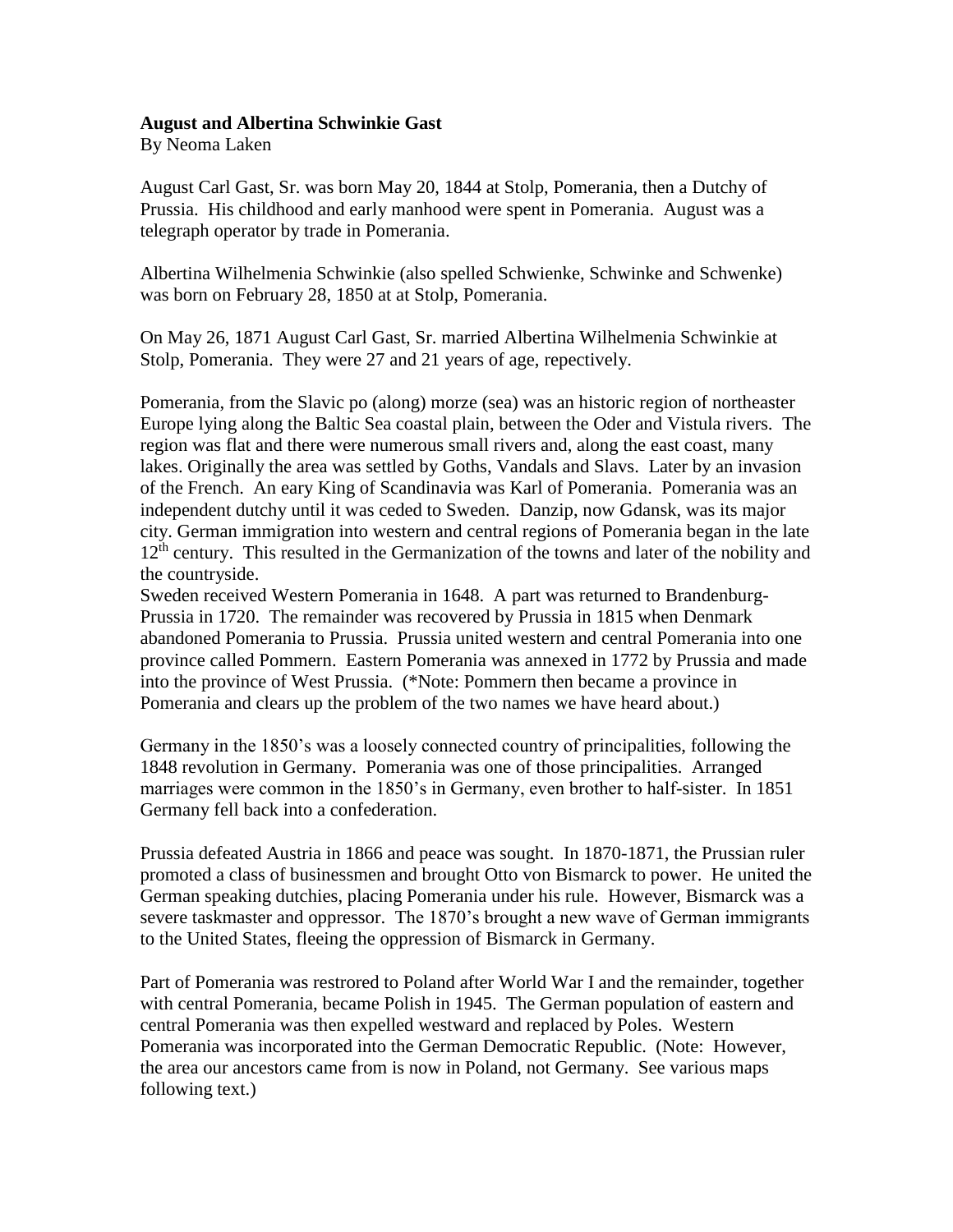August and Albertina came from the city of Stolp in German, known as Slupsk in Polish. Beginning as an  $8<sup>th</sup>$  century Slavic stronghold, Stolp was united with Poland in the  $10<sup>th</sup>$ century as part of Pomerania. It was repeatedly attached by the Germans and the 18<sup>th</sup> century brought a long period of Germanization. Stolp was finally returned to Poland in 1945 and know known as Slupsk.

Today Stolp/Slupsk is the capital city of Slupsk province in northern Poland. It is on the Slupia river, 11 miles from the Baltic Sea coast. It is situated on the Gdynia-Szczecin Ralway line. It is located near Danzig in German now called Gdansk in Polish. It's a manufacturing center today, producing primarily furniture for export.

Germans brought with them to the United States a spirit of social reform which flavored politics for all time. The Germans thought they should be of sound mind and body. They believed education to be very important and the printed word to be powerful. They also believed culture (opera, arts, music etc) to be of utmost importance. Many German Americans possessed cultural talents and interests.

Paul W. Gast, son of August and Albertan, was a staunch believer in education. It had great priority in his life and good grades were also important. Immigrants must become useful citizens in this new nation. He was a great promoter of education all his life. The Gast Orchestra, organized by Art Gast, and the family's apparent gift for the violin were natural means for their musical expression.

Historically speaking, German immigrants of the 1880's were of a high socio-economic level. German laws enabled emigrants from the northern provinces to sell land and property at reasonable values. Thus the immigrants were able to purchase steamship tickets and arrive in America with cash for down payment on farms or businesses. German immigrants were usually literate and many were well educated.

However, the Germans believed preservation of their native language to be of great importance. So in 1890, in the United States, any German worth anything, voted against the Republican party because the Republicans wanted and mandated English to be spoken in schools.

However in Paul Gast's home this was not the case. He even left some of his German accent behind, insisting his children learn English. In fact, he was so stern about this, German was rarely spoken in his home so his daughter, Grace Gast Laken never learned the German language.

August and Albertina Gast were married May 26, 1871. The following children were born to them while they were still in Pomeranis.

Bertha, born September 29, 1871 and died September 12, 1943 August Carl, Jr, born December 13, 1872 and died April 18, 1950 Paul Frederick Wilhelm, born May 3, 1877 and died November 10, 1946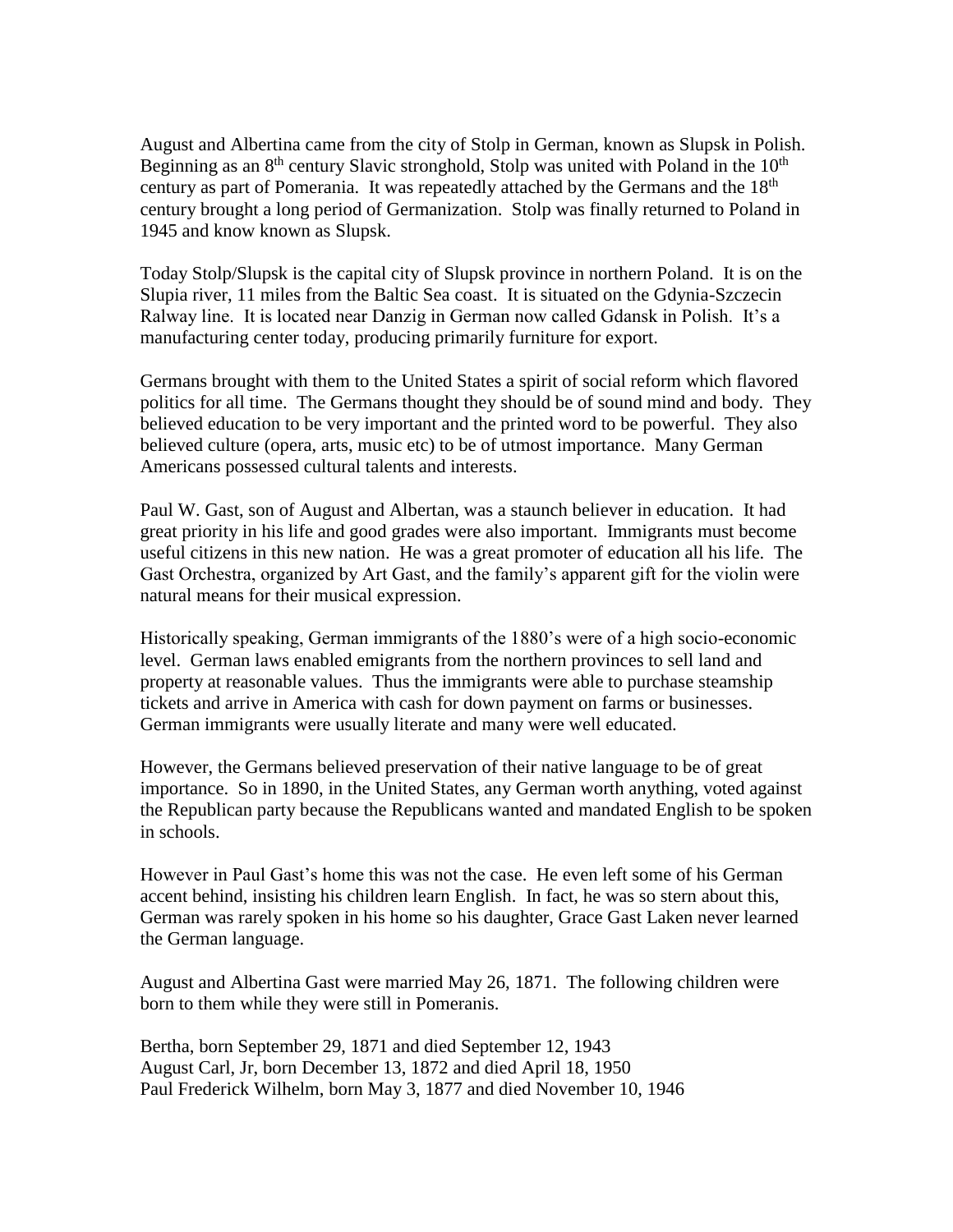Charles Ludvig, born April 17, 1879 and died July 6, 1952 Anna Marie Augusta, born October 6, 1880 and died August 19, 1944 Ida Albertine, born December 14, 1881 and died December 14, 1935

Some time after July 5, 1887, August and Albertina Gast and their family emigrated to the United States. This is based on a German bible brought to this country by Paul Gast. The translated inscription in the Bible reads "Gift of the Waldon Foundation as a remembrance of the school years. Stolp/Pomm. 5 July, 1887 and signed Schmidt".

August and Albertina Gast and their family homesteaded the southeast quarter of section 20 in Marsh Grove Township, Marshall County, Minnesota approximately 50 miles south of the Canadian border.

Two more children were born to August and Albertina Gast after they came to the United States.

Willie Otto, aka as William and Bill, born August 22, 1888, died December 7, 1951 Arthur, born July 1, 1894 and died June 16, 1958

In the United States, August Carl Gast, Sr. became a farmer, leaving his career as a telegraph operator behind in Germany.

The year 1891 witnessed the marriage of the eldest daughter when Bertha Gast married Hilmer Bergner, formerly of Wisconsin. Bertha and Hilmer settled on a farm near Argyle, Minnesota and later moved into the village of Argyle.

On March 22, 1898, the eldest son, August Carl Gast, Jr. married his first cousin, Bertha Knitter. They made their home on a farm in Marsh Grove township, moved to Argyle for a time and then back to their farm.

On December 17, 1901, Anna Marie Augusta Gast married Ole Ihle. They lived in Thief River Falls, Minnesota for many years.

Charles L. Gast took for his wife, Clara Ophus, on June 22, 1904 at Warren, Minnesota. Charles and Clara lived in Argyle for a short time and then moved to Hallock, Minnesota where they made their permanent home.

IN February 1905 the youngest daughter, Ida Albertina Gast, married Ole M. Knutson. They lived in Argyle for a time and later in Crookston, Minnesota.

On November 15, 1905, Paul Frederick Wilhelm Gast married Anna Steffen. They lived in Argyle until moving to their farm in January, 1906. However, the meat market Paul sold in Argyle was going in arrears by the fall of 1907, so Paul and family moved back to Argyle until the market was again prospering. January 1910 he moved back to his farm where he spent the remainder of his life.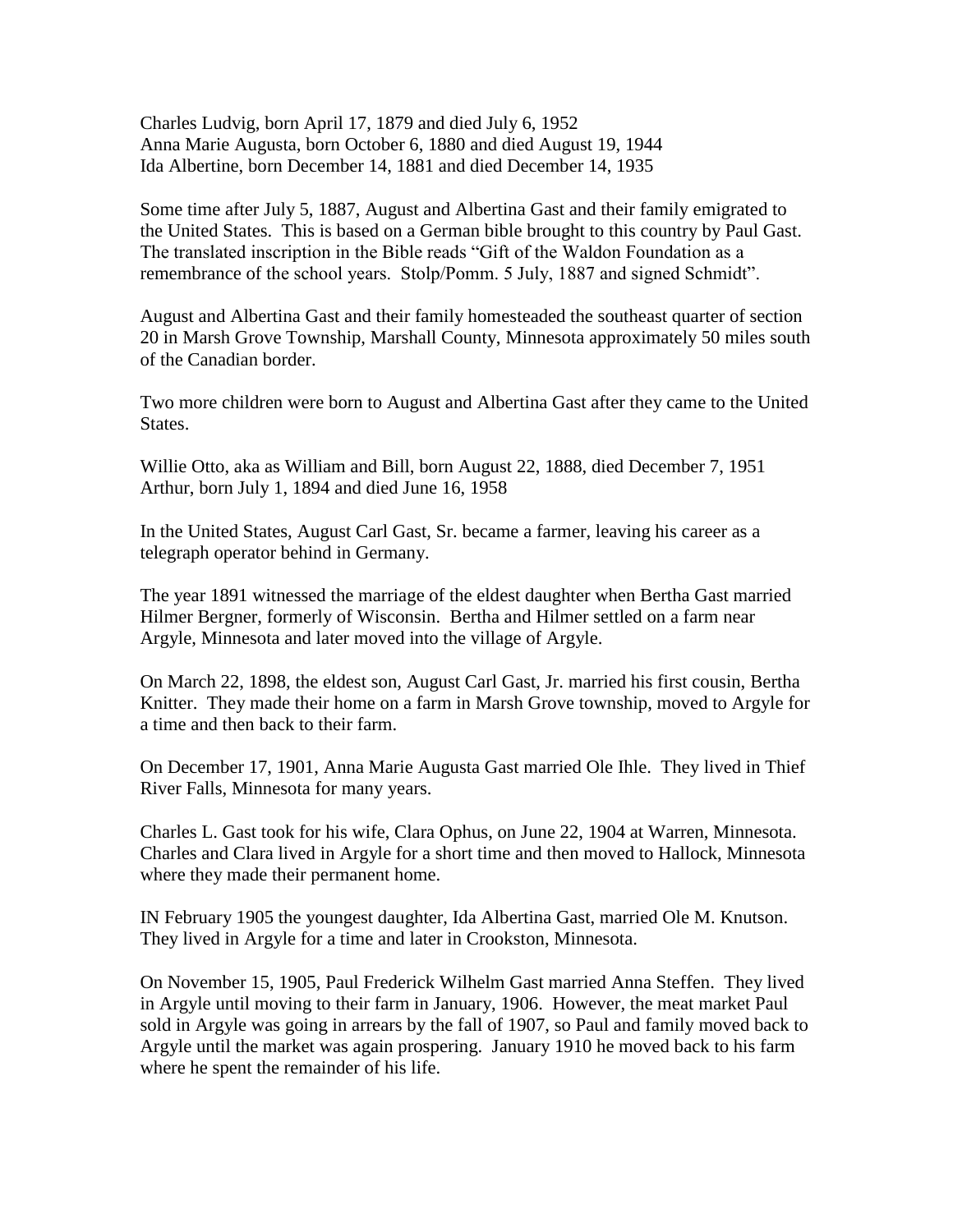The two remaining Gast children also married but the dates of their marriages are not available.

Willi Otto Gast married Irene Keye. They lived in Argyle and operated the Gast Meat Market for many years. Later they moved to Portland, Oregon where they lived for the rest of their lives.

Arthur Gast married Beulah Eaton. They moved to Omaha, Nebraska where they lived for the rest of their lives.

In 1907, after living on their homestead for twenty years, August and Albertina Gast moved to Argyle, Minnesota where they lived until their deaths. In January 1910, August and his son, William, purchased the Gast Meat Market in Argyle from son, Paul. William did most of the active operating of the market. During his residents in Argyle, August Gast, Sr. busied himself at truck gardening. He maintained a counter at the Meat Market and took great pride in keeping it well supplied with early seasonable vegetables from which numerous homes in Argyle were stocked.

In March, 1919, Albertina Schwinkie Gast at age 69 died in Argyle, Minnesota. Albertina's obituary follows:

Mrs. August Gast died at her home in this city on Monday morning at 2 o'clock. She had not been well for several months past, and considering her advanced age, her recovery was not expected.

Mrs. Gast, whose maiden name was Albertina Schwinkie was born in Germany, February 28<sup>th</sup> 1850 and consequently was 69 years old at death. She was married to August Gast on May 20<sup>th</sup>, 1971 in the land of her berth. They immigrated to American in 1987, coming to Marshall County and settled on a farm in Marsh Grove. Some years later they removed to Argyle which had since been her home.

The deceased was the mother of eleven children. Of that number eight survive to mourn with the husband her demise. They are: Mrs. Hilmer Bergner, Argyle, August and Paul, Marchs Grove; Charley, Hallock; Mrs. Ole Ihle, Thief River Falls; Mrs. O. M. Knutson, William and Arthur, Argyle. All were present a the funeral. She is also survived by one brother, August Schwinkie and one sister, Mrs. Fred Knitter. There are nineteen grand children and one greate grand child.

When Mrs. Gast came to American the great republic secured another inhabitant that was most worthy to enjoy the blessings of liberty. She was an energetic toiler and worked hard to make her home a happy place for her children and to educate and instruct them so that they would be good and useful men and women.

After 69 years she laid down the burden of life and has been called to her reward. The funeral services were conducted Wednesday afternoon at 2:00 o'clock at the Lutheran church by Rev. Carl E. Hanson, and many friends paid last respects to the departed good old mother whom they sincerely loved and honored. The expressions of sympathy for the sorrowing ones is very full and generous. Internment was made in the Argyle Cemetery.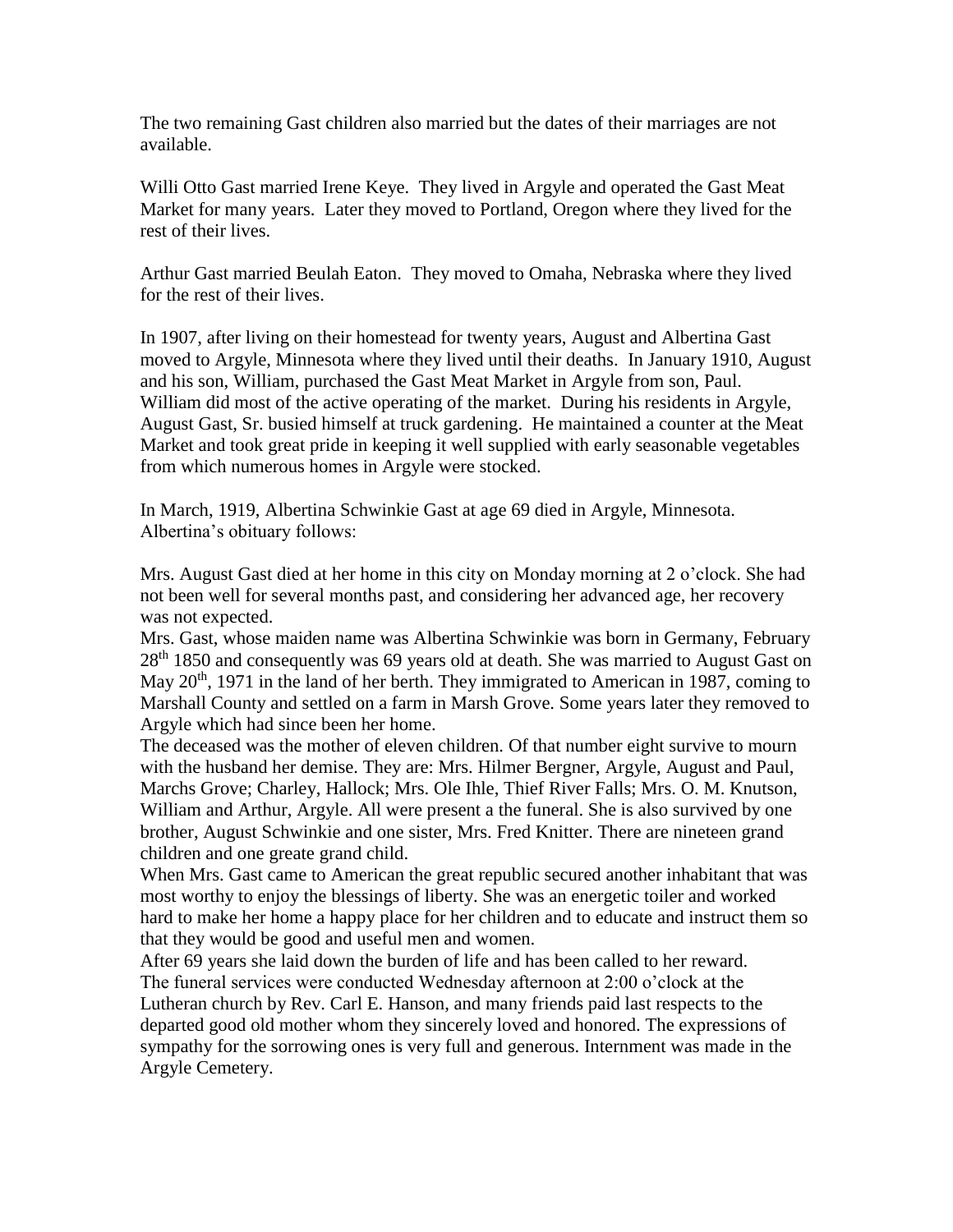The pall-bearers were Henry Keye, Otto Stoltz, E. I. Amundgaard, J. M. Ryan, C. J. Robertson and Ernest Cleem.

Albertina is buried in Woodlawn Cemetery in Argyle, Minnesota. The cause of her death was attributed to heart problems.

Albertina was fondly remembered by her granddaughter, Grace Gast Laken who used to visit her often. Grace said Albertina's house was very tidy and she seemed to be a gracious lady. However, both grandparents spoke only German, which isolated them somewhat from their non-German speaking relatives and the community.

However, Grace would speak to Albertina in English, which Albertina apparently understood. Albertina would respond in German and Grace's mother would interpret. Albertina frequently gave Grace a gift when she left, a glass, a cup, etc. One precious remembrance remains with Grace's daughter, Neoma, a ruby buttons and arches drinking goblet with 'Argyle, Minn.' On it. Neoma has instructed this to be passed on to a Gast descendent upon her death, so great-grandmother Albertina can continue to be remembered.

Following Albertina's death, August, Sr. made his home with his son, Arthur in Argyle and kept himself busy with his truck gardening. On November 16, 1922 at age 79, August Carl Gast, Sr. passed away at the home of his son, Arthur in Argyle, Minnesota from complications following an attack of pleurisy. Interment was made in Woodlawn Cemetery at Argyle bside the woman who had been his beloved wife. Either of their eleven children survived August and Albertina. August's obituary follows:

## AUGUST C GAST, SR DIED AT AGE OF 79

August C. Gast, Sr., aged 79 years died at the home of his son, Arthur in This city last Thursday night, Nov.  $10<sup>th</sup>$ . He was a well preserved man having enjoyed excellent health until two weeks before his death, when he was attacked with pleurisy. A few days after he was taken ill he was at death's door, but rallied and for a time it was thought he had passed the crisis and was well on the way to recovery but the disease renewed its attack and he gradually weakened until the final summons came Thursday night.

Mr. Gast was born at Pommern, Germany in 1844. He came to this country in 1886 and settled on a homestead in Marsh Grove. After living there for 20 years he moved with his family to Argyle, where he had since resided. Since the death of his wife four years ago he had made his home with his son Arthur. During his residence in Argyle Mr. Gast busied himself at truck gardening and maintaining a counter at the meat market of his son which he took great pride in keeping well supplied with early seasonable vegetables and from which numerous home of Argyle were supplied. He was a man of consistent life esteemed and respected by all who knew him.

There are eight surviving children, namely Mrs. Hilmer Bergner, Mrs. O. M. Knutson, William and Arthur, Argyle; Mrs. O. L. Ihle, Thief River Falls; Chas. L. Gast, Hallock; Aug. C. Gast, and Paul Gast, Newfolden.

The funeral services were held Sunday afternoon at the Norwegian Lutheran church and were conducted by Rev. H. K. Narum who preached a comforting and consoling sermon.